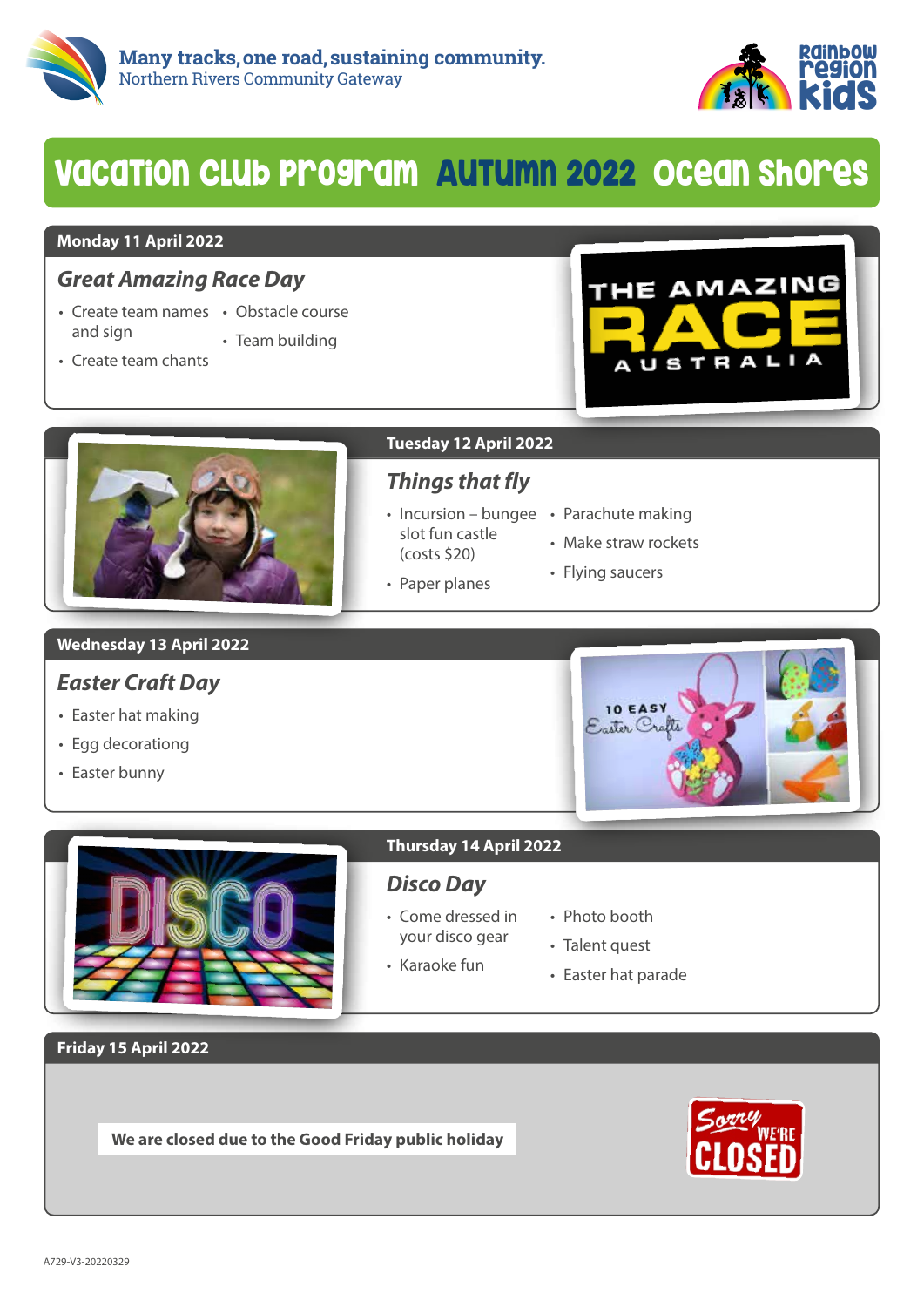



## VacaTion Club program AuTumn 2022 Ocean Shores

#### **Monday 18 April 2022**

**We are closed due to the Easter Monday public holiday**



#### **Tuesday 19 April 2022**

### *Games Day*

- Minute-to-win-it games
- Plastic cup pyramids
- Balloon neck race • Marshmallow
- snowmen
- Ping pong straw race
- Ping pong basketball





#### **Wednesday 20 April 2022**

## *Incursion – lab kids science fun*

• Incursion 12:45pm • Make shooting (costs \$20)

• Magic milk experiement

- Marshmallows • Lava lamps
- Volcano building

### **Thursday 21 April 2022**

## *Crazy Hair Day*

- Slime making
- Table paint prints
- Splat ball painting





#### **Friday 22 April 2022**

## *Recycle It Day*

- Create plastic bottle pot plant holders
- Recycled CD designs
- Cardboard robots • Anzac Day craft